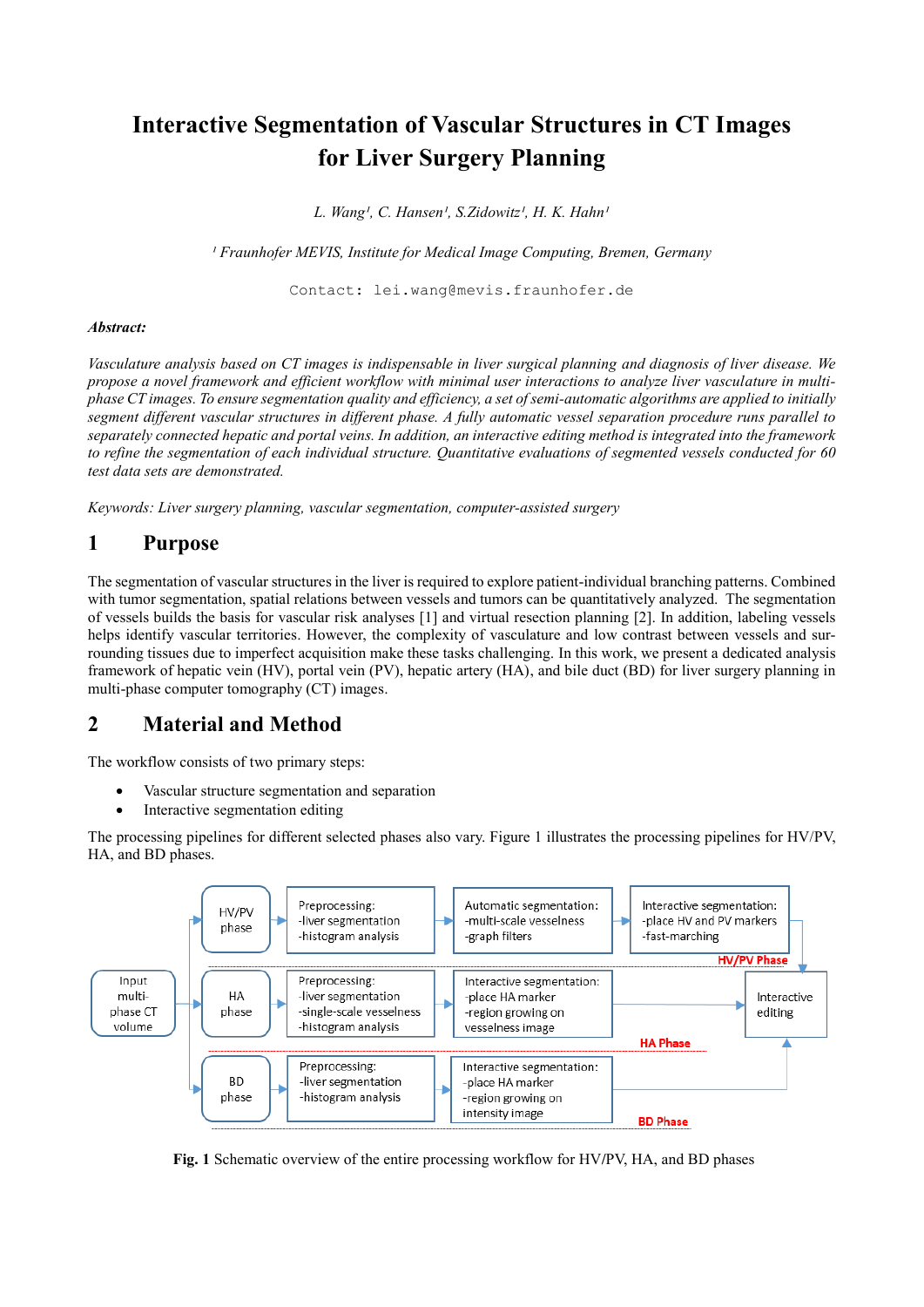#### **2.1 Vascular structure segmentation and separation**

#### *HV/PV segmentation*

Adequate delineation of HV and PV is important for liver surgical planning. During acquisition of multi-phase CT images, both of these venous vessels are enhanced and acquired either in a common phase or in two individual phases. The presence of large lesions and inadequate enhancement of venous vessels, which especially occur during imperfect image acquisition in oncological patients, make the segmentation task quite challenging. To overcome these difficulties, we employ a semi-automatic segmentation framework requiring minimal user interactions for quick and robust segmentation of hepatic vein and portal vein presented in common or individual phases. First, in the preprocessing stage, we segment the liver on the selected venous phase and analyze the histogram of intensities to preclude regions with extremely low intensities.

Hessian-based filters have been widely employed to enhance tube-like structures of 3D images. There are plenty of vesselness filters published in previous works [3] [4]. Because the contrast level of venous vessels in different input images are quite heterogeneous, we choose the multi-scale, Hessian-based vesselness filter introduced by Frangi et al. to enhance vessels of CT volume within the liver mask [3]. Major benefits of Frangi's vesselness filter include incorporation of information from all three Eigen values and independence from their absolute values, which are associated with absolute contrast level of vessels; its output is scaled in range of 0 and 1. Assuming the eigenvalues of Hessian matrix are sorted in order:  $|\lambda_1| \leq |\lambda_2| \leq |\lambda_3|$ , the Frangi's vesselness filter is defined as following:

$$
f(\sigma) = \begin{cases} 0 & \text{if } \lambda_2 > 0 \text{ or } \lambda_3 > 0 \\ \left(1 - \exp\left(-\frac{R_A^2}{2\alpha^2}\right)\right) * \exp\left(-\frac{R_B^2}{2\beta^2}\right) * \left(1 - \exp\left(-\frac{S^2}{2c^2}\right)\right) \end{cases}
$$

where  $R_A = \frac{|\lambda_2|}{|\lambda_2|}$  $\frac{|\lambda_2|}{|\lambda_3|}, R_B = \frac{|\lambda_1|}{\sqrt{|\lambda_2\lambda}}$  $\frac{|A_1|}{\sqrt{|A_2A_3|}}$  and  $S = \sqrt{\lambda_1^2 + \lambda_2^2 + \lambda_3^2}$ . The ratio  $R_A$  is designed to differentiate vessels from sheetlike structures, whereas  $R_B$  is used to distinguish vessels from blob-like structures. The term  $S$  aims to suppress noise

structures. The scale parameter  $\sigma$  indicates the size of Gaussian kernel used for calculating Hessian matrix. The parameters used in this filter,  $\alpha$ ,  $\beta$ ,  $c$  are set to 0.5, 0.5, and 10. Considering the radius range of HV and PV, we choose three optimized scales for σ: 1.5 mm, 2.25 mm, and 3 mm based on our experimental tests, which are able to capture vessels with thin, medium, and thick radii (see Fig. 2(a)). The ultimate vesselness response is obtained by extracting the maximum across all scales. Normally, calculating the Hessian matrix is quite expensive when increasing the Gaussian kernel size. To speed up the vesselness filter, we adopt an inverse multi-scale strategy which keeps the kernel size constant at 1.5mm, but downsamples input volumes to larger voxel spacing.

On the basis of vesselness response, we initially segment the HV and PV utilizing an automatic region-growing algorithm. Through histogram analysis, all voxels with a vesselness value between 90<sup>th</sup> and 99<sup>th</sup> percentiles are taken as seed points. The lower and upper thresholds of region growing are chosen as 75<sup>th</sup> percentile and maximal response, respectively. If the HV and PV possess high contrast against their surroundings, initial segmentation normally yields satisfactory results (see Fig. 2(b)). Nevertheless, for the cases where HV and PV exhibit extremely low contrast or where large hypodense lesion areas with internal hyperdense structures are present, many irrelevant structures will be enhanced by the vesselness filter and captured in region-growing step. Therefore, we first transform the segmented vessel tree structure into a graph representation [5] and validate the graph tree using two criteria:

- 1) The volume of each independent graph tree should exceed a lower limit *Tmin*.
- 2) The edge length of branches should be longer than a minimum threshold *Emin* .

These two graph filters can rule out most irrelevant tree structures and prune disturbing branches. Other issues lie in the areas of inferior vena cava and entrance of PV, which are normally not enclosed by the segmented liver mask. Moreover, the inferior vena cava can be hypodense or hyperdense depending on the contrast agent density. We propose a robust interactive solution to recover the segmentation in both regions. Two markers need to be placed in the regions where main branches of HV and PV are joined (see Fig. 2(c)). Then, a fast marching algorithm is applied in the predefined neighborhoods of these two markers [6]. The efficient computation of the algorithm permits instant display of segmented regions when marker positions are adjusted until optimal positions are reached.

#### *HV/PV separation*

The HV and PV will be simultaneously segmented when they present in a common phase. For liver surgical planning, it is demanding to separate and analyze them individually. The separation process is triggered when HV and PV markers are placed. To meet computation time constraints, we employ an interactive watershed transform algorithm that takes the placed HV and PV markers as seed points of two different classes [7]. The cost images of watershed transforms are original intensity images smoothed with a diffusion filter. The entire volume will be classified into two classes associated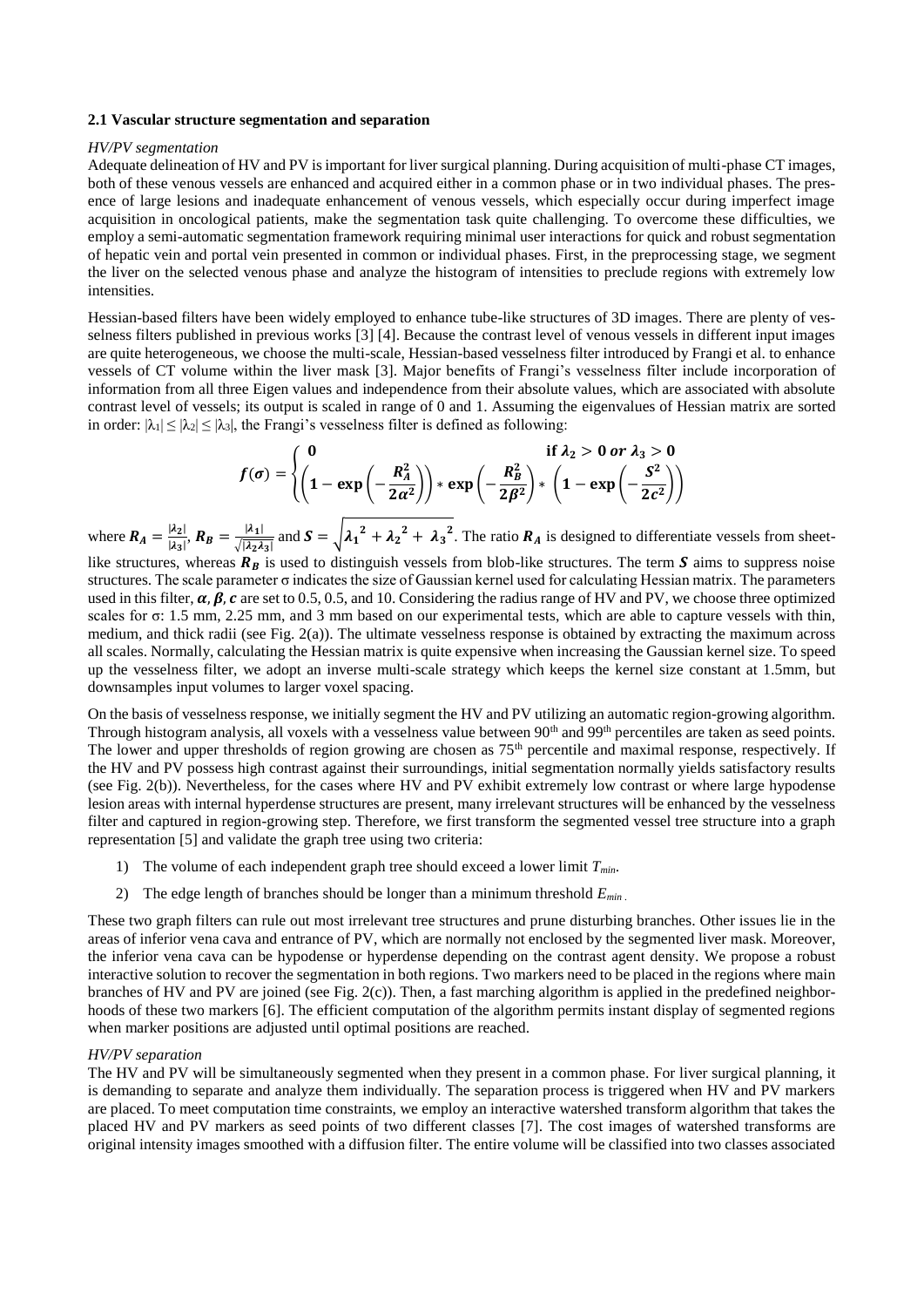with HV and PV markers, respectively. Consequently, the segmented HV and PV can be separated into two classes when we overlay the class labels to segmentation result (see Fig. 2(d)).

### *HA and BD segmentation*

Compared to HV and PV, segmentations of HA or BD are relatively less challenging because HA and BD normally show very high contrast against other structures in HA and BD phases. However, one issue that we observed in some of HA phases is that other vascular structures like HV and PV are slightly enhanced, and contrast enhancement of HA is heterogeneous. Hence, we use a single-scale vesselness filter again to enhance HA in the preprocessing step. The scale parameter of the kernel size is set to 1.0 mm. Afterwards, a semi-automatic region-growing scheme is conducted which requests a single marker placed in the HA or BD volume. The cost images used in region growing are vesselness response image and intensity image for HA and BD, respectively.



**Fig. 2** Illustration of HV/PV segmentation: (a) response of multi-scale vesselness filter represented with color map: red, green and blue indicates response of small, medium and large scales, respectively; (b) initial segmentation of HV and PV; (c) interactive refinement of HV and PV segmentation: HV and PV markers displayed with green and red dots; (d) result of separating HV and PV.

### **2.2 Interactive segmentation editing**

To allow modification of the initial segmentation and separation results by the user, we provide a set of interactive editing methods. The methods are based on a graph structure (consisting of a set of edges and nodes) calculated from the existing segmentation mask. As an input for each editing step, only a single click point by the user is required. The following correction modes are available:

- Adding branches
- Deleting branches
- Relabeling branches (required for incorrect vessel separation)

Adding of branches is mainly based on a Dijkstra's algorithm, which uses the underlying CT image as a cost image. Giving a selected click point, the algorithm calculates the cheapest path from this point to the segmentation mask. This path builds the centerline for the new branch. Subsequently, vessel radii along the path are approximated using a ray casting algorithm that evaluates grey values around the centerline. Finally, the new branch is added to the existing graph structure.

While adding of branches is only applicable in 2D slices, the other two editing modes can also be applied by interacting with the 3D vessel models in the 3D viewer. Analogous to the adding mode, only a single click point by the user is required. For deleting and re-labeling of branches, the user controls the influence of the correction by selecting either a local or a global influence. For the local influence mode, only the edge that is selected by the user is modified. For the global influence mode, all parent edges are modified, i.e. removed or re-labeled. With these three correction modes, the user is provided with necessary tools to refine the results of vascular segmentation and separation steps describe in section 2.1.

# **3 Results**

To evaluate the performance of presented segmentation techniques, a test data set enclosing 60 multi-phase hepatic CT scans acquired from 30 liver donors and 30 oncological patients was collected. HV/PV phases were taken for all scans. Depending on diagnostic circumstances, HA and BD phases were not always present in original scans. Segmenting HA and BD is relatively less challenging compared to HV/PV segmentation, and the results were normally satisfactory after a few manual correction steps. Therefore, in this work, we quantitatively evaluated the quality of HV/PV segmentation. The vasculatures of HV/PV were manually segmented by experienced radiologists which were used as reference for quantitative evaluation. In addition, the markers used to refine the segmentation in areas of inferior vena cava and entrance